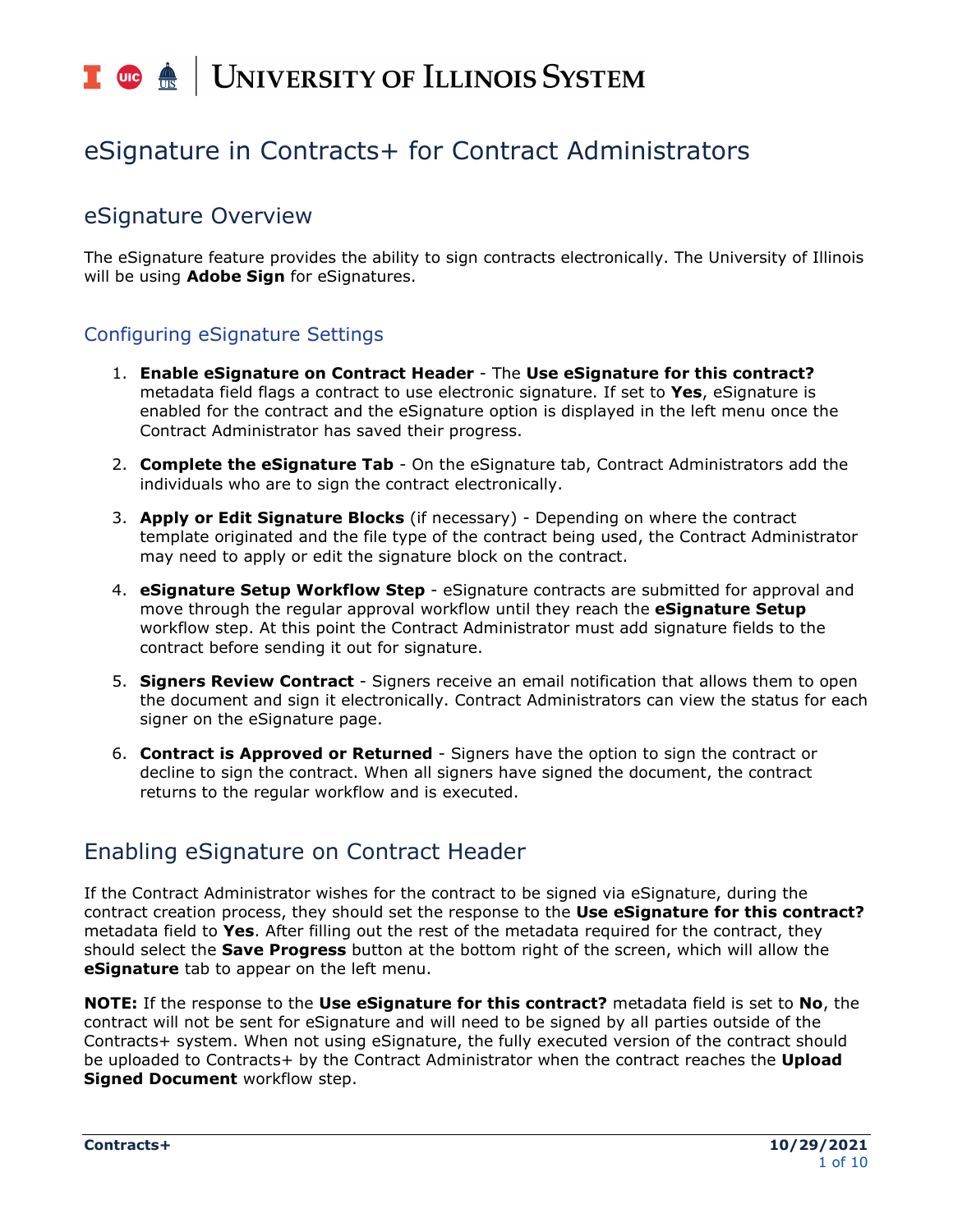## T uie <u>on</u> | UNIVERSITY OF ILLINOIS SYSTEM

# Completing the eSignature Tab

Before submitting an eSignature contract into the approval workflow, the Contract Administrator should access the eSignature tab and add the individual(s) who will be signing the contract electronically.

- 1. Click the **eSignature** tab in the left menu.
- 2. Add signers by clicking **Add Signer**.
- 3. Complete fields in the **Add Signer** window:
	- a. **Contract Party** Select the contract party of the signer. The contract parties available for selection are those selected on the contract header.
	- b. **Choose a Contact** Choose a signer from the drop-down list. For second parties, if the name of the person who needs to sign the contract on behalf of the second party does not appear, choose **Manually Enter Signer** and enter, at minimum, the signer's name and email address.
		- i. **NOTE:** For the University of Illinois Board of Trustees, Contract Administrators do not have the option to manually enter a signer name and must choose the appropriate Comptroller Signature Delegate for their office from the drop-down list.
	- c. **Signing Order** If you are adding more than one signer to a contract, select the sequence in which you want the person to sign the contract. This field is only displayed when more than one signer is added to a contract.
- 4. Click **Save Changes**.
- 5. Repeat the above steps to add any additional eSigners to the contract.
- 6. Once a signer has been added, you can click **Edit** > **Edit/Reorder Signer** next to a signer name to make changes.

**NOTE:** In a situation where one signer will be signing via eSignature and the other will not, the signature of the non-eSigning party will need to be captured outside of the system and the version of the contract with that signature will need to be uploaded into Contracts+ before the contract is released into the approval workflow. The Contract Administrator would only add the name of the party that will be signing via eSignature to the eSignature tab.

# Apply or Edit Signature Blocks

A Contract Administrator's need to add or edit signature blocks on a contract will differ depending on where the contract template originated, the file type of the contract being used, and the order in which signatures are being applied to the contract.

For contracts created from Main Document Templates in the system or contracts being submitted into the approval workflow as Word documents, there are different clauses available to use based on University signing order and number of other party signers.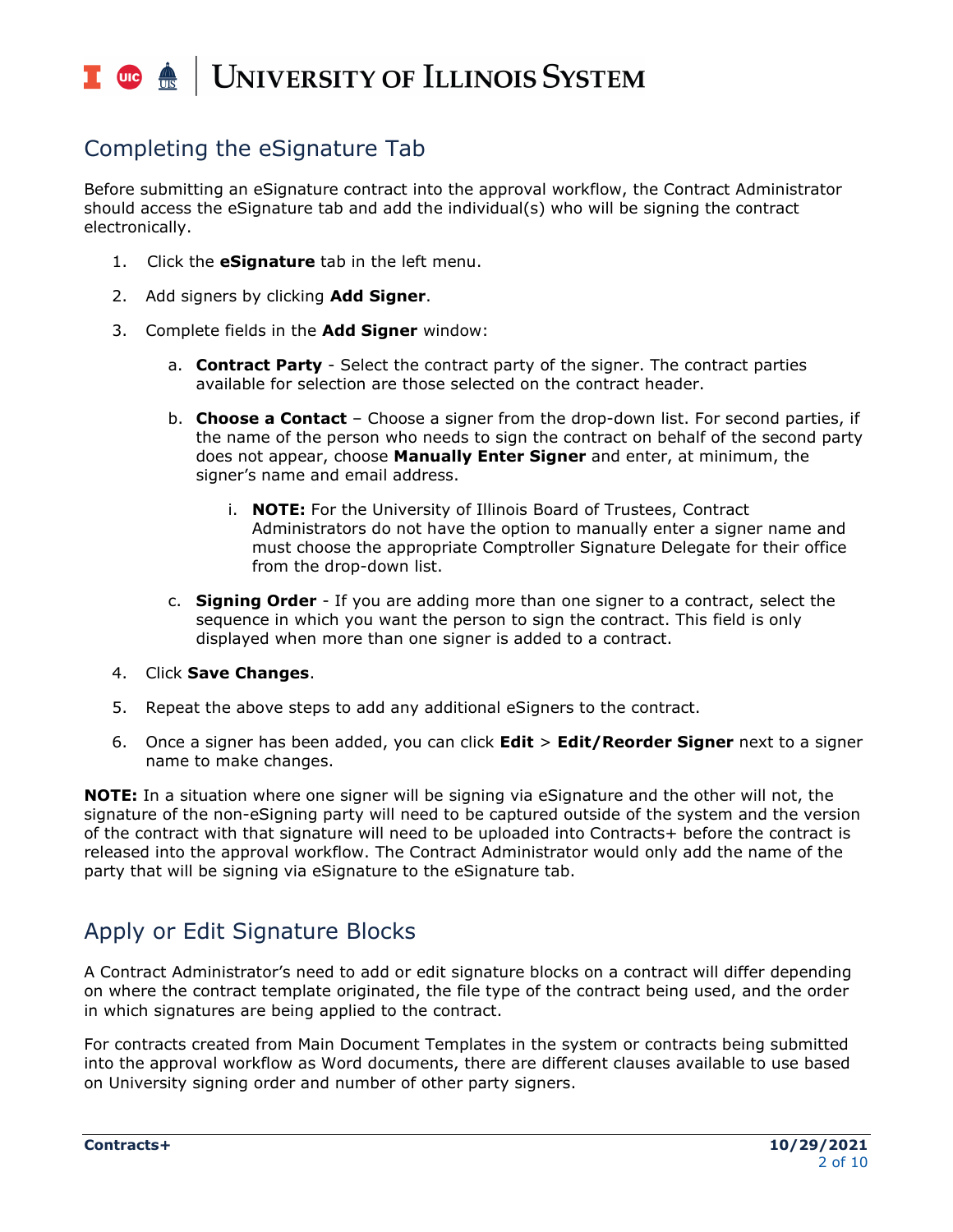## I die <u>ée</u> | UNIVERSITY OF ILLINOIS SYSTEM

#### Signature Blocks for Contracts Created from Main Document Templates in Contracts+:

Main Document Templates in Contracts+ at the University of Illinois have a signature block built into them. If a Contract Administrator is creating a contract from a Main Document Template within the Contracts+ system\*, they should not need to take any action with the signature block.

### Signature Blocks for Contracts Created Outside of Contracts+ in Word Format:

If a Contract Administrator is creating an eSignature contract using a contract created outside of the system that they have received in a Word format (.doc, .docx, etc.), they may find the eSignature process easier if they replace the signature block in their template with a signature block from the Clause Library in Contracts+.

Contract Administrators can replace the existing signature block in the contract by editing the contract in the Word App.

- 1. Download the document by clicking **Open Main Document** in the left menu, or clicking the **Main Document** link on the **Attachments** page.
- 2. Open the downloaded file in Microsoft Word. This will depend on your browser. You may need to click the document icon in the lower left corner, or click **OK** to open it from a popup window.
- 3. In the open Word file, you may need to click **Enable Editing**. Once the document opens, the Word app is displayed in a panel to the right.
- 4. Within the Word app your password and click **Sign In**. For systems that require a password, the sign-in page only appears if you have not used the Word app in the last 30 minutes. Otherwise, you will not need to enter a password to open the Word app if you are already logged into Contracts+.
- 5. If the contract was not already checked out to you, click **Check Out** to prevent other users from modifying the text while you are making changes.
- 6. Find the existing signature block on the contract, use your cursor to highlight it, and delete it from the document.
- 7. In the right panel, click the **Approved Clauses** tab.
- 8. In the open search field, enter **Signature Block** and click the **Search** icon (magnifying glass icon). A few different signature block options will appear.
- 9. In the Word document text on the left, place your cursor where deleted the previous signature block.
- 10. In the right panel, click **Insert** next to the signature block clause that best fits your signing situation (example: University signing first, University signing last, or Multiple Second Party Signers).
- 11. When you are ready to save your changes to Contracts+, click **Check In**.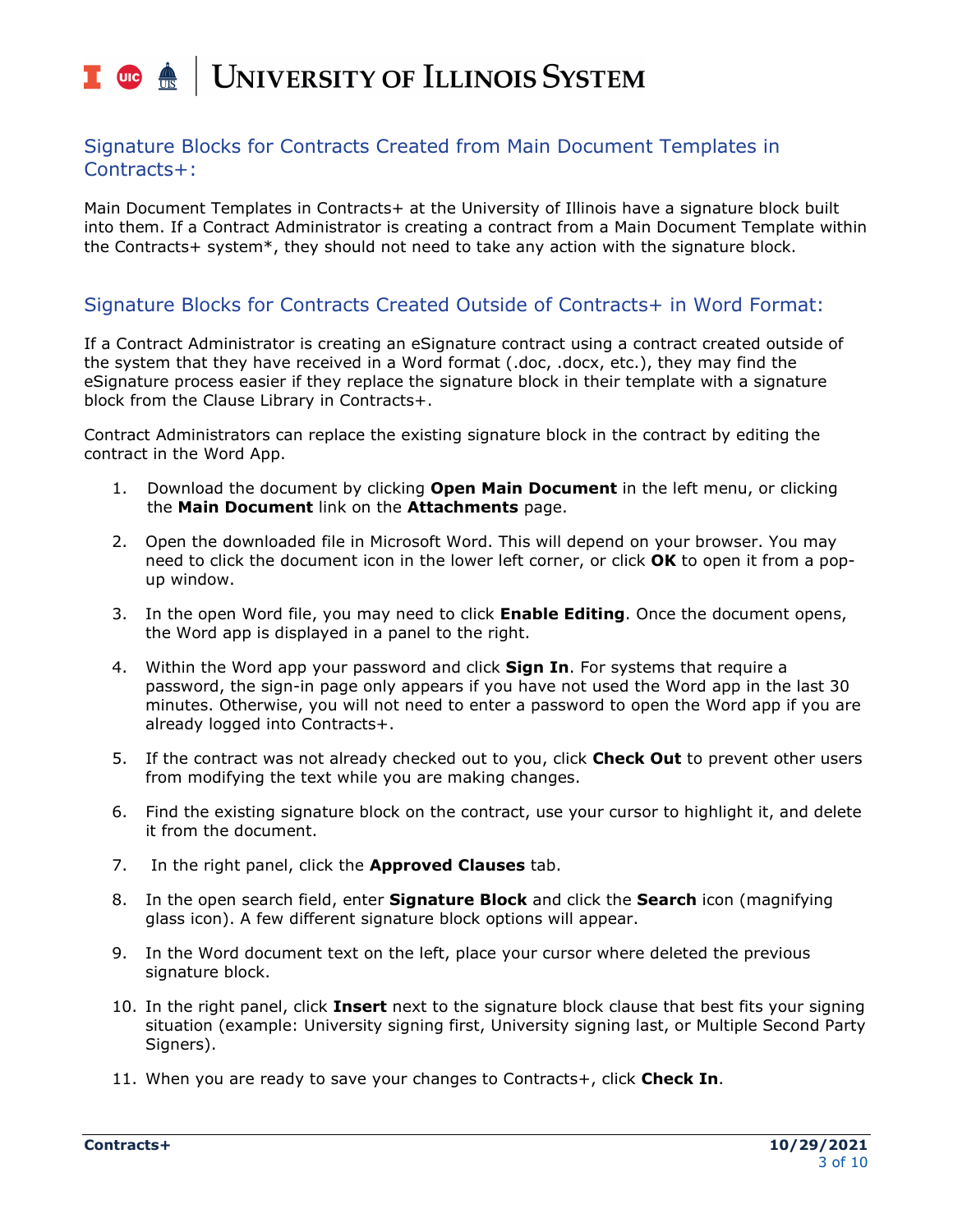#### UNIVERSITY OF ILLINOIS SYSTEM T one

- a. (optional) Click **Keep this contract checked out to me** if you want to save your changes, but keep the document checked out to you for further editing.
- 12. Click **OK**. Your changes are saved and pushed to Contracts+.

## Signature Blocks for Contracts Uploaded to Contracts+ in PDF Format:

When an eSignature contract is uploaded into Contracts+ in a PDF file format, the Contract Administrator will need to work with the signature block that is already in place on the document. They will not need to take any action with this signature block prior to submitting the contract into the approval workflow.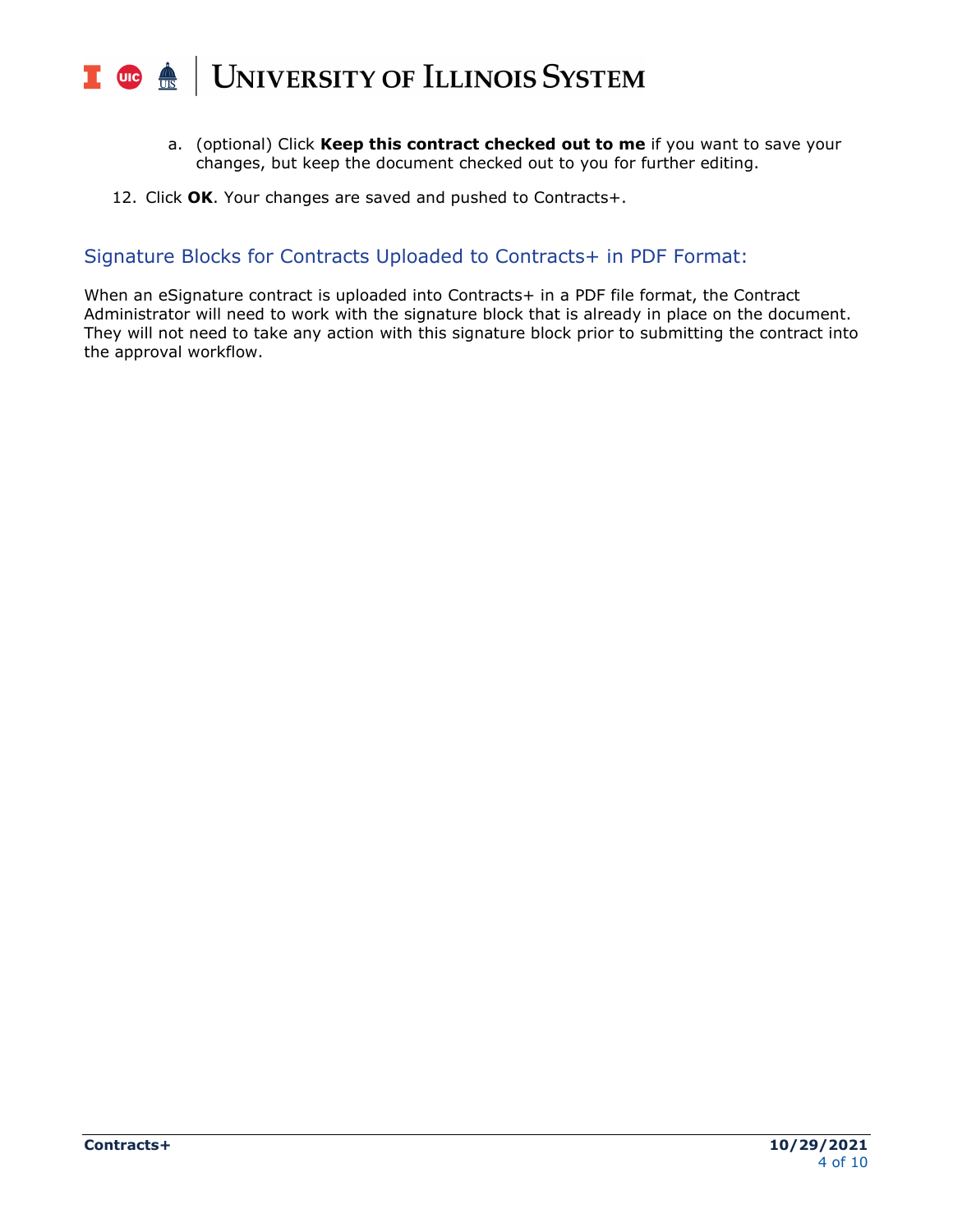## T due de **UNIVERSITY OF ILLINOIS SYSTEM**

# eSignature Setup Workflow Step

After being submitted into the approval workflow, an eSignature contract will move through all of the required approval levels before it is ready to be signed. However, before it is sent to the signer(s) for review and execution, it will stop in the **eSignature Setup** step in the approval workflow. Once the contract reaches this step, the Contract Administrator will receive a notification email and will need to manually place signature fields on the contract in Adobe Sign before sending it out for final signature(s).

Signature fields are placeholders added to a contract that indicate what type of information is required to electronically sign it, such as Signature, Date, or Initials fields. These fields will be completed by signers when reviewing a contract to indicate approval. The signature fields that the Contract Administrator will need to place in the contract depends on what kind of signature block is being used on the contract.

#### Placement of Signature Fields for Contracts using a Signature Block in a Main Document Template or Added from the Clause Library:

For contracts using a signature block that was built into a Main Document Template in Contracts+ or added from the Clause Library, the Contract Administrator needs to add all necessary signature field placeholders for each party who will be signing via eSignature.

- 1. Once the contract has reached the **eSignature Setup** step in the approval workflow, go to the **Contract Actions** menu and select **Launch eSignature**. You are redirected to the document in Adobe Sign.
- 2. Adobe Sign opens to the first page of the contract. The first signer's email address will be displayed in the Recipients field at the top of the panel on the right, and the eSignature fields that can be dragged and dropped into the document for the selected signer are in groups underneath.
	- a. Scroll to the signature block in the contract.
	- b. Double-check the name of the signer listed in the Participants field and drag and drop each of the necessary signature fields for that signer into the appropriate location in the signature block.
		- i. University Comptroller Delegates will need the "Signature" and "Date" fields. The signature block image the Comptroller Delegate will be uploading already contains their title, so the Title field is not necessary. For the "Signature" field, click and drag the corner of the tag to make it the correct size for the field.
		- ii. Second party signers will need, at minimum, the "Signature," "Name," "Title," and "Date" fields.
	- c. When the necessary signature fields are in place for all eSigners, click the **Send** button (near the bottom of the right panel).
	- d. **NOTE:** For contracts that require signer(s) to apply their signature or initials in places outside of the formal signature block, the Contract Administrator should select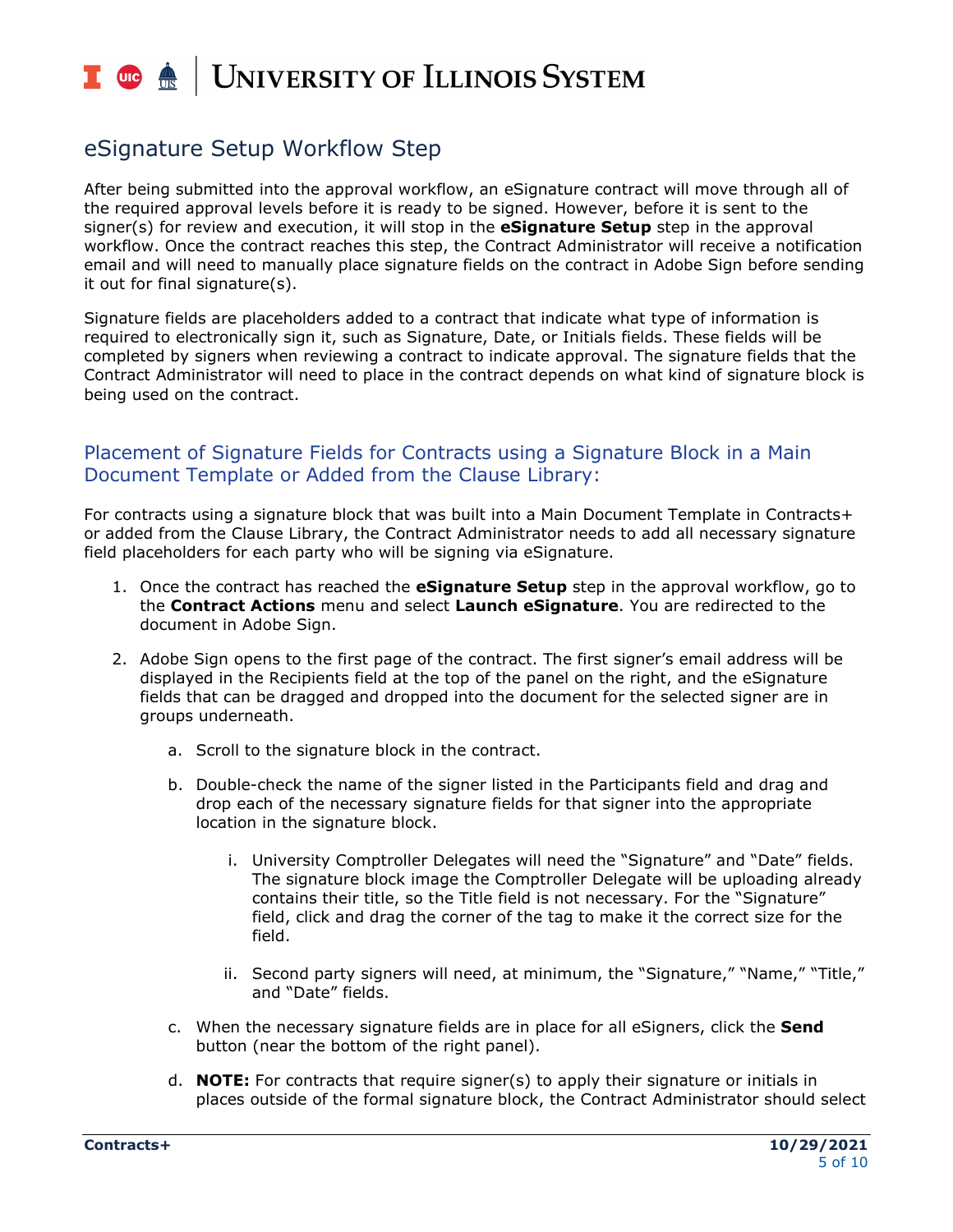#### T due de **UNIVERSITY OF ILLINOIS SYSTEM**

the appropriate signer name from the Participant field and then simply drag and drop the necessary additional signature field(s) on the document in whatever location they are needed. There is no limit to the number of times a signature field can be used in a single contract.

3. The contract will be sent via email to the first signer on the list. This may take a few minutes. The signer status on the eSignature tab in Contracts+ will display **Sent** when the contract has been sent to them, and the contract status will indicate **Out for Signature**.

### Placement of Signature Fields for Contracts Uploaded to Contracts+ in PDF Format:

There are many reasons that a contract may be loaded into Contracts+ for approval workflow routing in PDF format. Two very common examples are:

- The Contract Administrator is using a contract provided to them by the second party, which they received in PDF format.
- One of the parties to the contract chose to sign the contract outside of the system, and a scanned-in version is being routed to collect University approvals and the other signature via eSignature.

A PDF version of a contract will not have the built-in signature field placeholders, the Contract Administrator will need to add all necessary signature field placeholders for each party who will be signing via eSignature.

- 1. Once the contract has reached the **eSignature Setup** step in the approval workflow, go to the **Contract Actions** menu and select **Launch eSignature**. You are redirected to the document in Adobe Sign.
- 2. Adobe Sign opens to the first page of the contract. The first signer's email address will be displayed in the Participants field at the top of the panel on the right, and the eSignature fields that can be dragged and dropped into the document for the selected signer are in groups underneath.
- 3. Adobe Sign opens to the first page of the contract. The first signer's email address will be displayed in the Participants field at the top of the panel on the right, and the eSignature fields that can be dragged and dropped into the document for the selected signer are in groups underneath.
	- a. Scroll to the signature block in the contract.
	- b. Double-check the name of the signer listed in the Participants field and drag and drop each of the necessary signature fields for that signer into the appropriate location in the signature block.
		- i. University Comptroller Delegates will need the "Signature" and "Date" fields. The signature block image the Comptroller Delegate will be uploading already contains their title, so the Title field is not necessary.
		- ii. Second party signers will need, at minimum, the "Signature," "Name," and "Date" fields. They may also need the "Title" field if their title is not already pre-printed on the contract.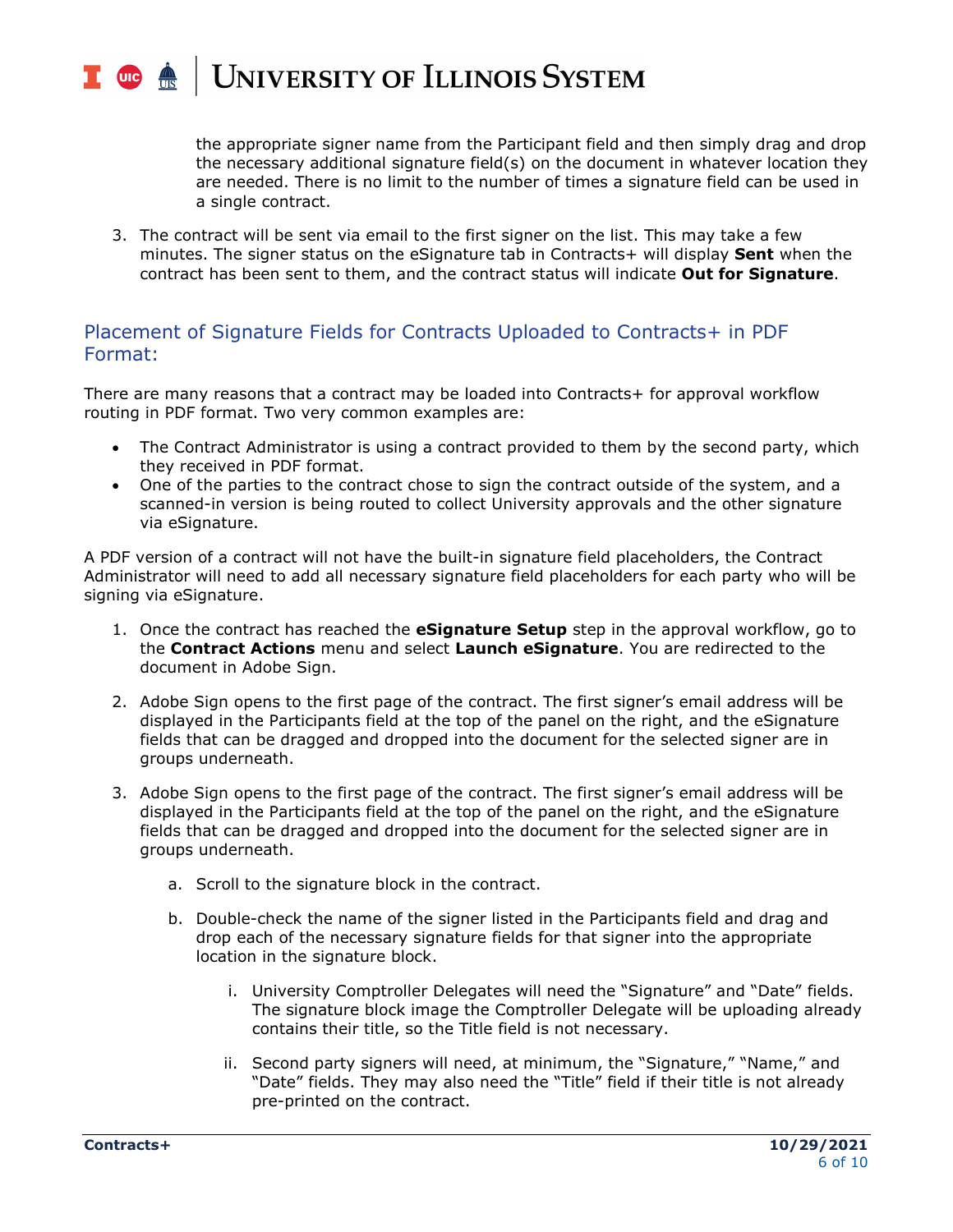#### UNIVERSITY OF ILLINOIS SYSTEM T due

- c. (optional) If there is another person signing via eSignature, select their name in the Participants field and drag and drop each of the necessary signature fields for that signer into the appropriate location in the signature block.
- d. **NOTE:** For contracts that require signer(s) to apply their signature or initials in places outside of the formal signature block, the Contract Administrator should select the appropriate signer name from the Participant field and then simply drag and drop the necessary additional signature field(s) on the document in whatever location they are needed. There is no limit to the number of times a signature field can be used in a single contract.
- e. When the necessary signature fields are in place for all eSigners, click the **Send** button (near the bottom of the right panel).
- 4. The contract will be sent via email to the first signer on the list. This may take a few minutes. The signer status on the eSignature tab in Contracts+ will display **Sent** when the contract has been sent to them, and the contract status will indicate **Out for Signature**.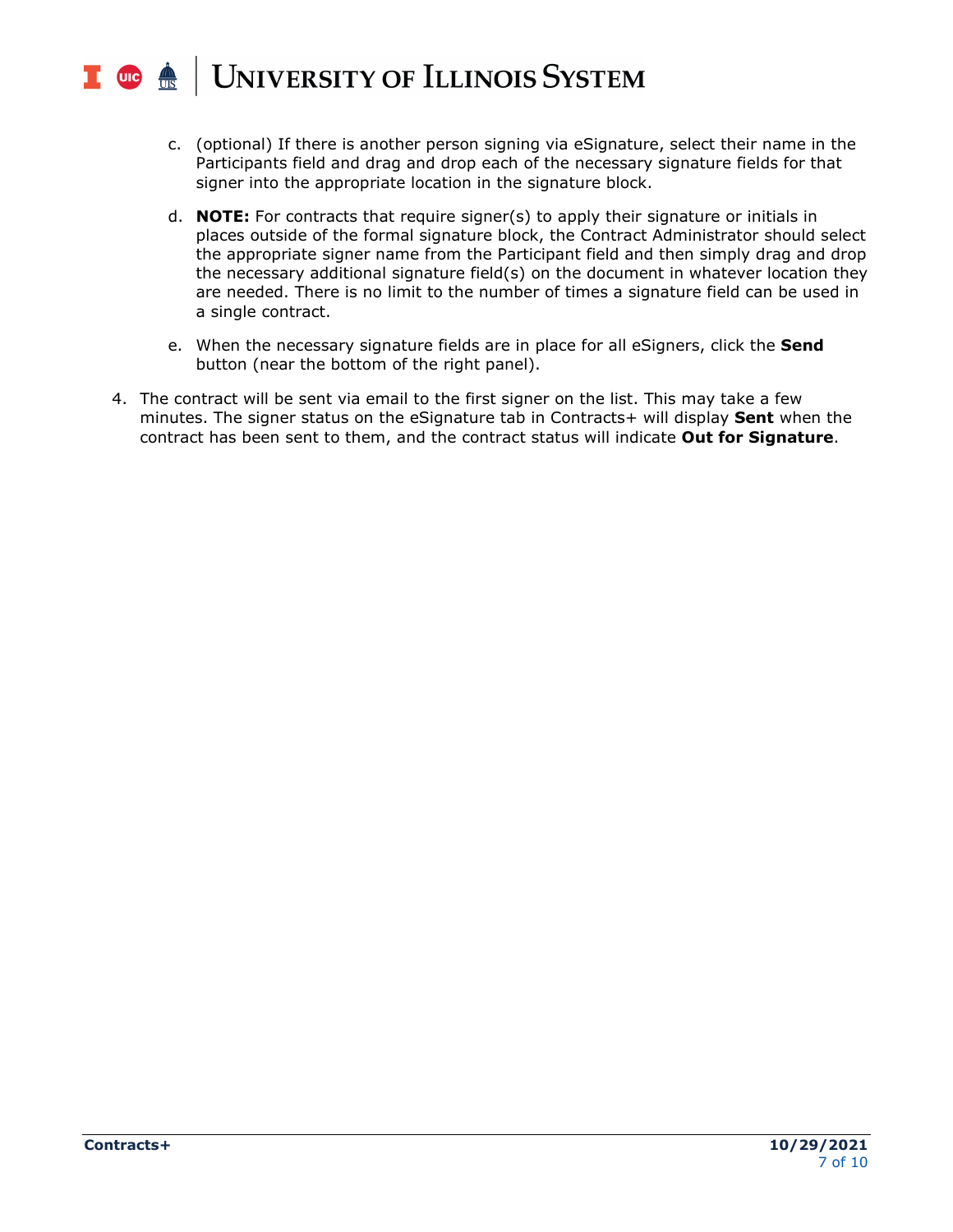# T uie <u>é</u> UNIVERSITY OF ILLINOIS SYSTEM

# Signing a Contract in Adobe Sign for University Comptroller Signature **Delegates**

Individuals who are approving an eSignature contract in Adobe Sign will receive an email from Adobe Sign letting them know that they have a contract that needs their review and signature. The Comptroller Signature Delegate will receive an email from Adobe Sign with the subject "**[user account] Has Sent You [name of contract] to Sign**".

- 1. In the email, click the link "**Click here to review and sign [contract name]**". The document opens in Adobe Sign in your browser window. Directions and signature field placeholders are highlighted in yellow.
- 2. Sign the contract or choose an option from the Alternative Actions menu in the top left corner of the screen:

#### a. **To Sign the Contract**:

- i. Click **Start** on the left side of the page to take you to the first signature field.
- ii. Click the signature field, and a box will open on the screen.
	- 1. At the top of the box, select the **Image** tab.
	- 2. Click **Select Image** in the middle of the box, navigate to the location where your signature block image is saved, and click on the image file – your signature block image will now appear in the middle of the box.
	- 3. Type your name in the text box in the lower-left corner of the box that says **Enter your name**.
	- 4. Click **Apply**, and your signature block image will appear on the contract.
- iii. When all signature fields have been completed, select the **Click to Sign** button displayed on the bottom right corner of the document. The information is sent back to the contract in Contracts+. The contract will move out of workflow to a finished state, and the signer's status on the eSignature page will indicate **Completed** (signed).
- iv. You will receive an email indicating that the request is completed. The email also contains a link to the completed document.

#### b. **Alternative Actions**:

- i. **I will not sign** A window opens where approvers enter a message indicating why they will not sign and click **Decline**. The contract will display an error on the Out for Signature step and the contract manager can see in the History that the signer declined to sign.
- ii. **Clear document data** This clears any signatures or data entered in eSignature placeholder fields. Clicking **Clear** will clear all values entered and return the document to the state when the approver first opened it.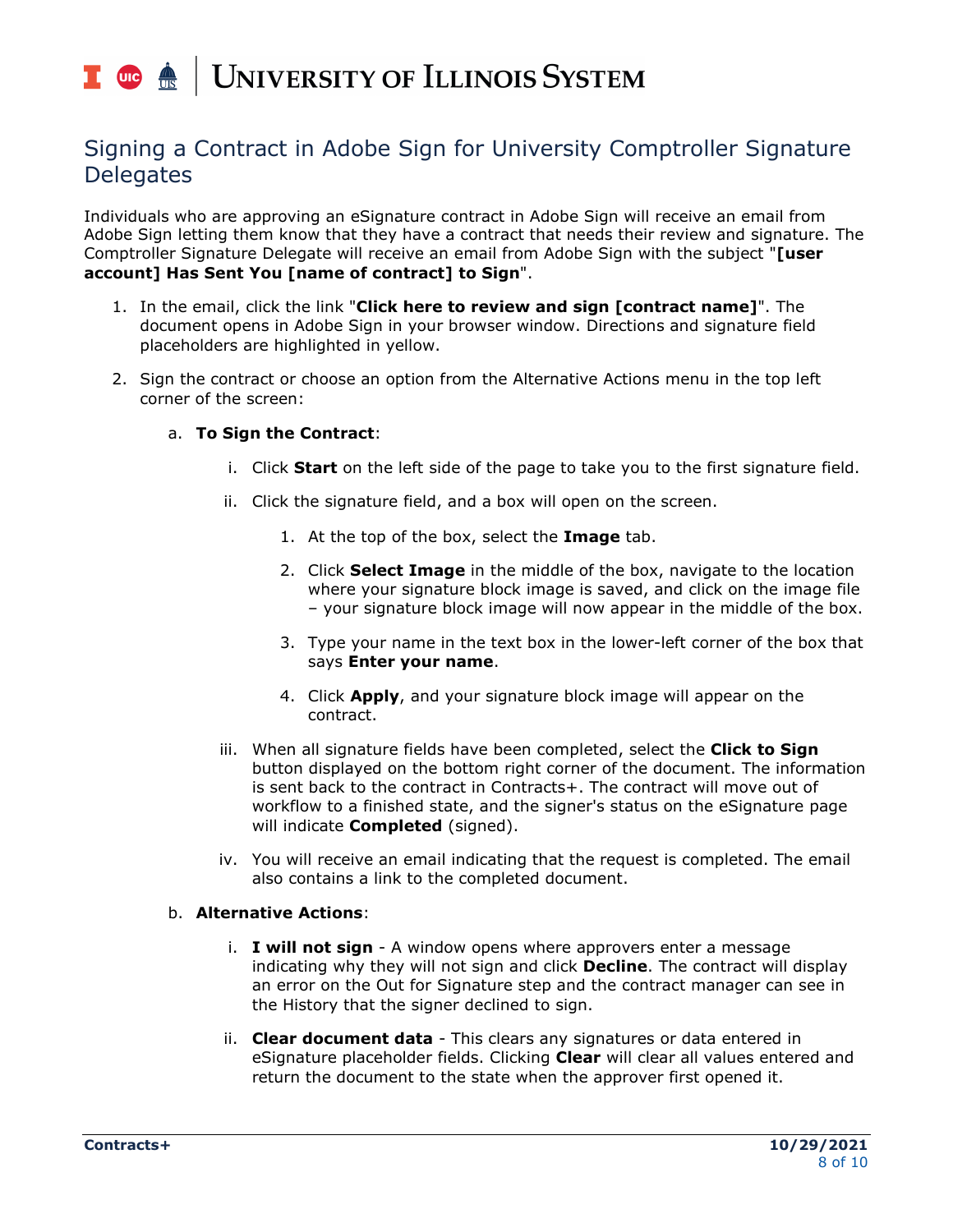### T uie <u>on</u> **UNIVERSITY OF ILLINOIS SYSTEM**

# Other eSignature Information

## Change or Add eSigners:

Users can reset the eSignature process on a contract once it has been sent out to be signed. They can then change or add eSignature signers and restart the process. The contract must be in Out for Signature status.

This allows users to adjust eSignature signers without repeating the workflow approval process.

- 1. Click the **Contract Actions** dropdown and select **Reset Signature Process**. The contract status changes to Pending Approval and signature tracking is reset.
- 2. Click **Contract Actions** and select **Check out for eSignature Changes**.
- 3. A pop up opens to confirm you want to check out the contract for eSignature changes. Click **Yes**. The eSignature page becomes editable.
- 4. Make the required changes to signers on the eSignature page.
- 5. Click **Contract Actions** and select **Re-Start eSignature Process**. The eSignature process is restarted, with the signer changes in effect.

Once the eSignature process is reset on a contract, anyone who previously signed the contract will need to sign again, provided they are still included as signers.

## Attachment Size Warning:

For contracts that are using eSignature, a warning message will appear if the total size of attachments printed with the contract and sent for signature exceed 50 MB or 500 pages. It does not prevent the contract from being sent for signature, but it may stop the process from executing correctly. The warning message will also be displayed if the total size is less than 50 MB when the contract enters workflow, but the compiled document then exceeds the limit. The warning will not display if the contract is in an Executed status, a signed contract has been uploaded, or once the contract has been sent to the eSignature service.

## eSignature Contract Status:

The status of contracts that have been sent for eSignature is displayed in the eSignature page next to the signer. Click on the **Information** icon next to the status to view more information on the contract.

The contract action **Return to Draft** is available on all manual and eSignature workflow steps for contract managers and contract administrators. If a signer declines to sign a contract, an error will occur on the Out for Signature step. If you choose to return the contract to Draft status, and want to send it out for eSignature a second time, you will need to resubmit the contract for approval.